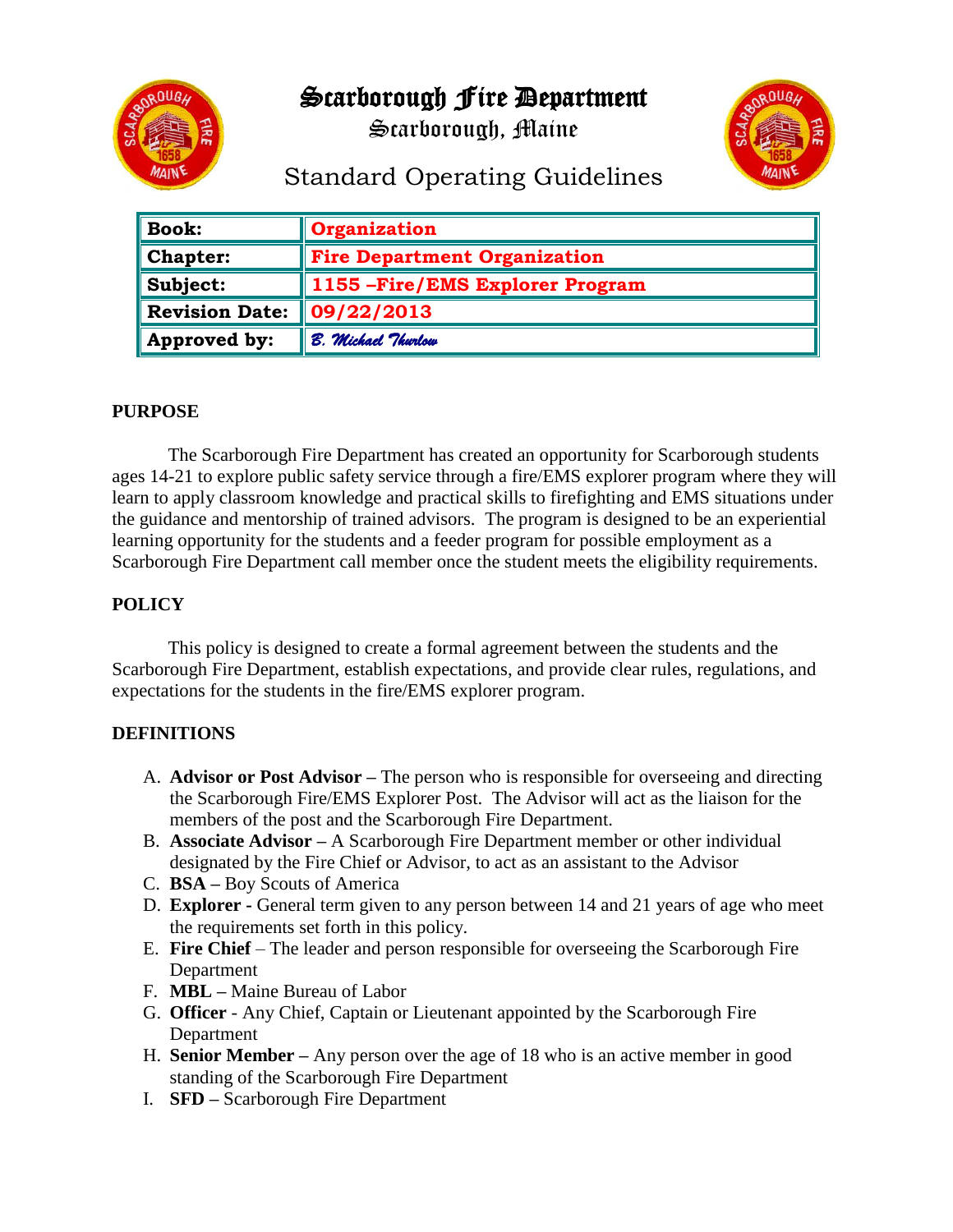#### **MEMBERSHIP REQUIREMENTS**

- A. Candidates must be residents of Scarborough or live in a neighboring community within 1 mile of the Scarborough Town line.
- B. Candidates must be between 14-21 years of age and be in at least the  $8<sup>th</sup>$  grade.
- C. Candidates must provide their own means of transportation.
- D. All Fire/EMS Explorers must maintain passing grades in school to be able to participate in the Explorer Program. If passing with only a "D" in a given subject, written approval from that teacher must be secured in order for the Explorer to remain in good standing and participate in the program. A copy of each Fire/EMS Explorer's report card shall be given to the Advisor at the end of each grading period.
- E. Explorers must attend at least 50% of the Explorer Post's meetings, trainings, and events on an annual basis to remain active in the program.
- F. Candidate's parent(s)/guardian(s) must agree to arrange for transportation for their child and to actively support and participate in the program as able.
- G. Candidates must have parental/guardian consent to participate in the program and agree to abide by this policy by signing the attached agreement.

## **PROCEDURES**

- A. Fire/EMS Explorer Responsibilities
	- a. The use of drugs, alcohol or tobacco is prohibited by law and any Explorer found to be in violation of these laws will be suspended from the program until the matter is resolved or terminated from the program.
	- b. All Explorers shall abide by this policy, the other policies/procedures of the SFD, BSA Learning for Life Program, MBL, and Maine Fire Training Institute.
	- c. Explorers must be supervised by at least two individuals at all trainings, meetings, emergency calls, and events. If proper supervision isn't present and available it is the responsibility of the Explorer to leave the station or event.
- B. Advisor Responsibilities
	- a. Make sure the attached agreement/approval form is signed by the Fire Explorer and their parent(s)/guardian(s) allowing them to participate in the Fire Explorer Program and respond to emergencies with SFD.
	- b. Ensure the Explorer and their parent(s)/guardian(s) receive copies of this SOP.
	- c. Ensure Explorers, their parent(s)/guardian(s), and eligible SFD Members receive training in the Fire Explorer Program and BSA's Youth Protection Training.
	- d. Resolve any disputes or issues that cannot be settled between the Explorer and other members' efforts.
	- e. Ensure the Program Guidelines are followed and reviewed at least annually.
- C. SFD Officer and Members Responsibilities
	- a. Oversee the welfare and actions of the Explorer on all emergency calls, nonemergency calls, training exercises, events, and routine station & maintenance operations.
	- b. If the scene is deemed unsafe, they shall direct the Explorer to remain with the apparatus until the scene is secured.
	- c. Help improve the Explorer's familiarity with equipment and procedures.
	- d. Initiate a Critical Incident Stress Debriefing (CISD) or other assistance if there is a need to ensure the physical and psychological wellbeing of any and all members involved.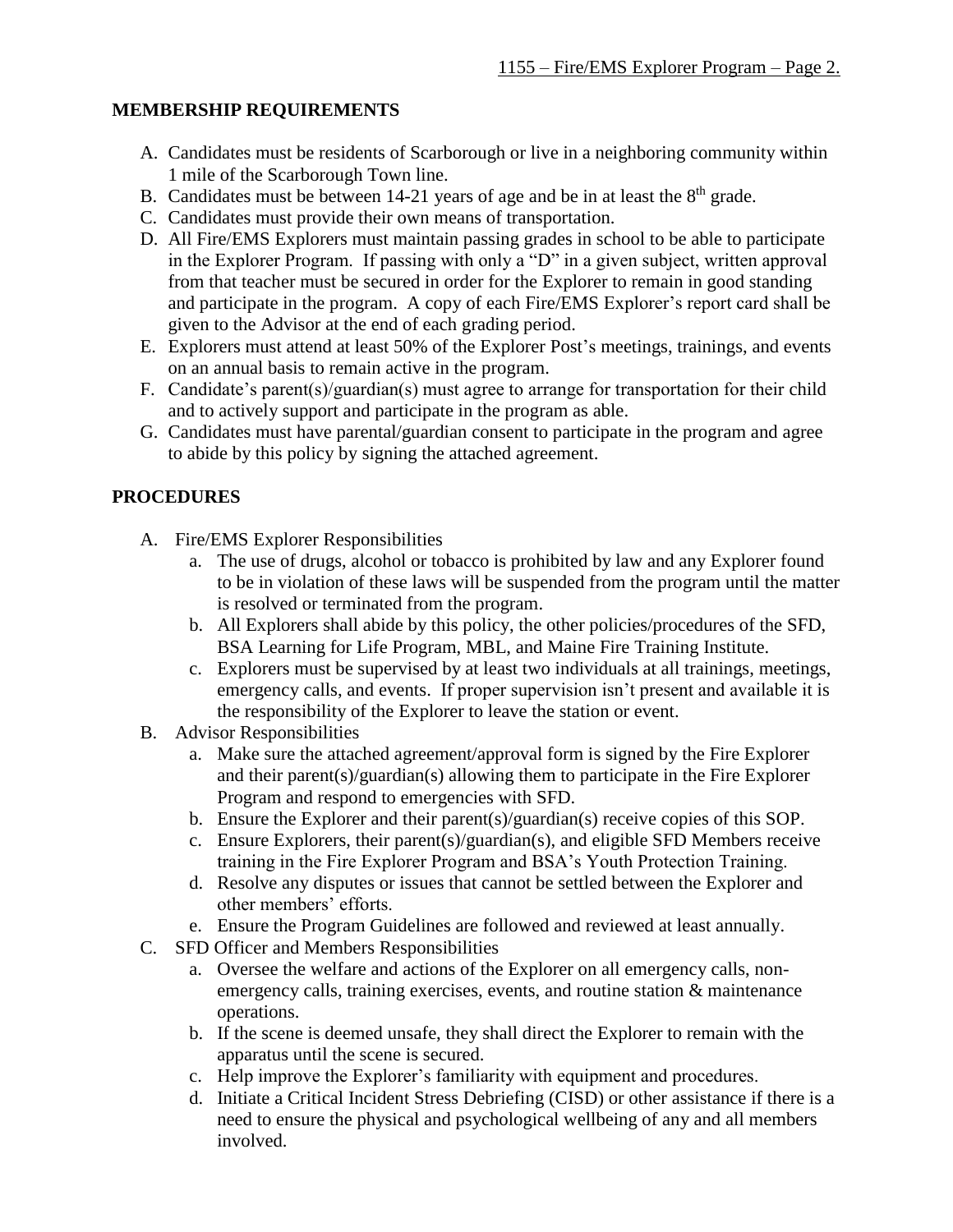- e. Discuss with the Advisor any issues of concern regarding the Explorer's performance or attitude.
- D. Probationary Period
	- a. All explorers are considered probationary members while they are less than 16 years of age and for the first 180 days of enrollment in the program regardless of age. To become regular members they must be 16 years of age and successfully complete the probationary period to continue in the program.
	- b. Probationary members are ineligible for emergency response activities but may attend meetings, trainings, and other non-hazardous activities.
- E. Uniforms
	- a. Uniforms will consist of blue 511 brand tactical pants, black "duty" style boots and SFD T-shirt/polo shirt/job shirt.
	- b. Uniforms will be worn at all times during scheduled ride-a-longs, internships, and any service event involving the public (fundraisers, fire prevention details, community events, etc.)
	- c. An annual uniform allowance will be provided for each member. Costs incurred above that allowance will be the responsibility of the Explorer.
- F. Personal Protective Equipment
	- a. Personal protective equipment shall be provided by SFD and will consist of the following:
	- b. Helmet with eye protection or safety glasses (green colored shield)
	- c. Accountability tags (green in color)
	- d. Protective hood
	- e. Turnout coat
	- f. Turnout pants
	- g. Structural fire boots
	- h. Gloves
	- i. It is the responsibility of the Explorer to keep their personal protective equipment in serviceable condition. When the equipment is returned, all items must be accounted for. If any articles are missing, it is the responsibility of the Explorer to reimburse SFD for the value of the item(s).
- G. Training
	- a. Explorers shall participate in at least 50% of the regularly scheduled meetings and training sessions held each year.
	- b. Explorers must complete a department and company orientation prior to participation in any fireground activities.
	- c. Explorers must meet the department's annual mandatory training requirements as outlined in SOP 1210 – Training Division.
- H. Call Company Participation
	- a. Explorers will become members of the engine company in the district where they live and shall be active in the business meetings, training requirements, company functions and alarm responses.
- I. Emergency Response
	- a. Explorers who are at least 16 years old and have completed probation may respond to emergencies between 0700 and until 2200 hrs. on a school night and until 2300 hrs. any other night. During the summer, Explorers may stay in the stations and respond later if under the direct supervision of a Senior Member or Officer. If an emergency comes in requiring the Explorer's attendance minutes prior to the end time for response, the Explorer may stay until the end of the incident or they are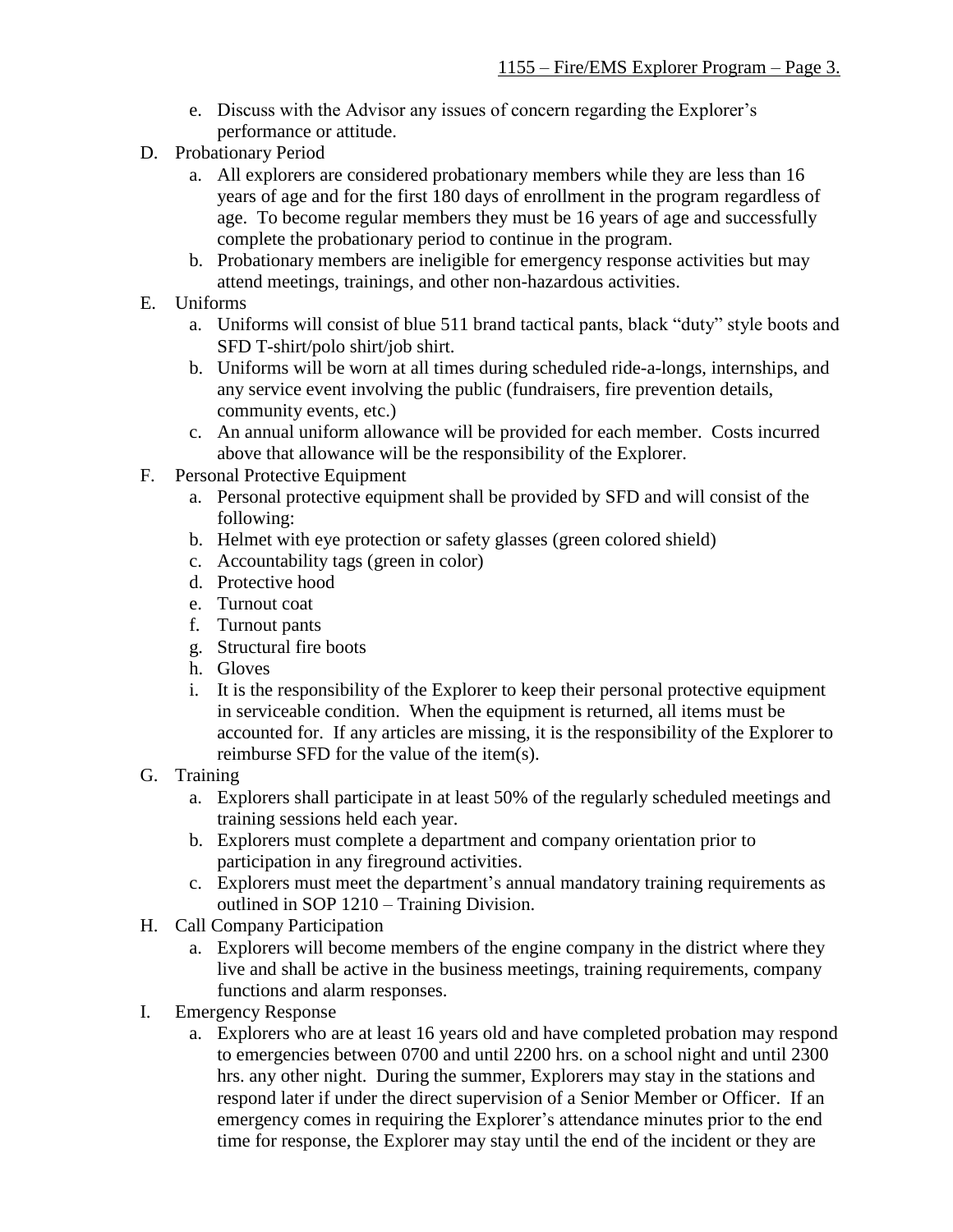told their services are no longer needed and they are released from duty by a Senior Member or officer.

- b. Explorers shall not drive or operate emergency vehicles.
- c. Explorers are to respond to the station for emergencies and ride on the apparatus if possible. In cases where all the dispatched emergency vehicles leave the station prior to the Explorer's arrival, they may remain in the station alone until supervision arrives or carefully respond direct to the scene.
- d. At no time should an Explorer be the first person to arrive on the scene of any incident.
- e. Explorers may respond in their own personal vehicles to the station or emergency scene if they miss the apparatus for an emergency. Explorers may not use a red light of any kind and must obey all motor vehicle laws. If an Explorer is found in violation of these laws while responding to an emergency, they will be subject to disciplinary action up to and including termination.
- f. Explorers who are at least 16 years old and have completed probation are permitted to ride on emergency vehicles with the consent of the officer or Senior Member on that vehicle. At no time will an Explorer take the place of a Senior Member who is available to respond.
- g. Explorers are not permitted to respond to the following known types of incidents:
	- i. Motor vehicle collisions on the turnpike or interstate
	- ii. Traumatic motor vehicle collisions
	- iii. Situations involving decapitation, amputation, or involving classmates, friends, teachers or family members.
	- iv. Suicides or attempted suicides
	- v. Unattended deaths
	- vi. Hazardous materials incidents
	- vii. Domestic violence or other types of calls involving violence
	- viii. Mutual aid incidents
- h. The appropriateness of the Explorer responding to each call shall be considered every time by a Senior Member, Officer, or Advisor, and reconsidered after each call to guide future decisions.
- i. Explorers and their families must understand the firefighting has inherent risks that cannot be avoided or eliminated 100% of the time and scenes can change suddenly and without warning, but that every effort shall be made to prevent and minimize those risks to all members.
- j. Explorers may request a Critical Incident Stress Debriefing (CISD) or other emotional or physical assistance any time they feel the need for it. They shall notify the Duty Officer, Advisor, or Senior Member of their request for assistance.
- J. On-scene Procedures as outlined by the MBL.
	- a. Explorers who have completed probation and are under 18 years of age **may**:
		- i. Attend and take part in supervised training, including marine rescue training
		- ii. Perform search and rescue activities, other than structural firefighting
		- iii. Ride as a passenger in the cab of a fire truck or in an emergency vehicle
		- iv. With proper training, fight ground fires when they are directly supervised, except ground fires which involve an existing "crown fire" exposure
		- v. Ride as an observer on EMS calls and perform patient care (for which they are licensed) in the presence and under the supervision of an EMS licensed member of the department.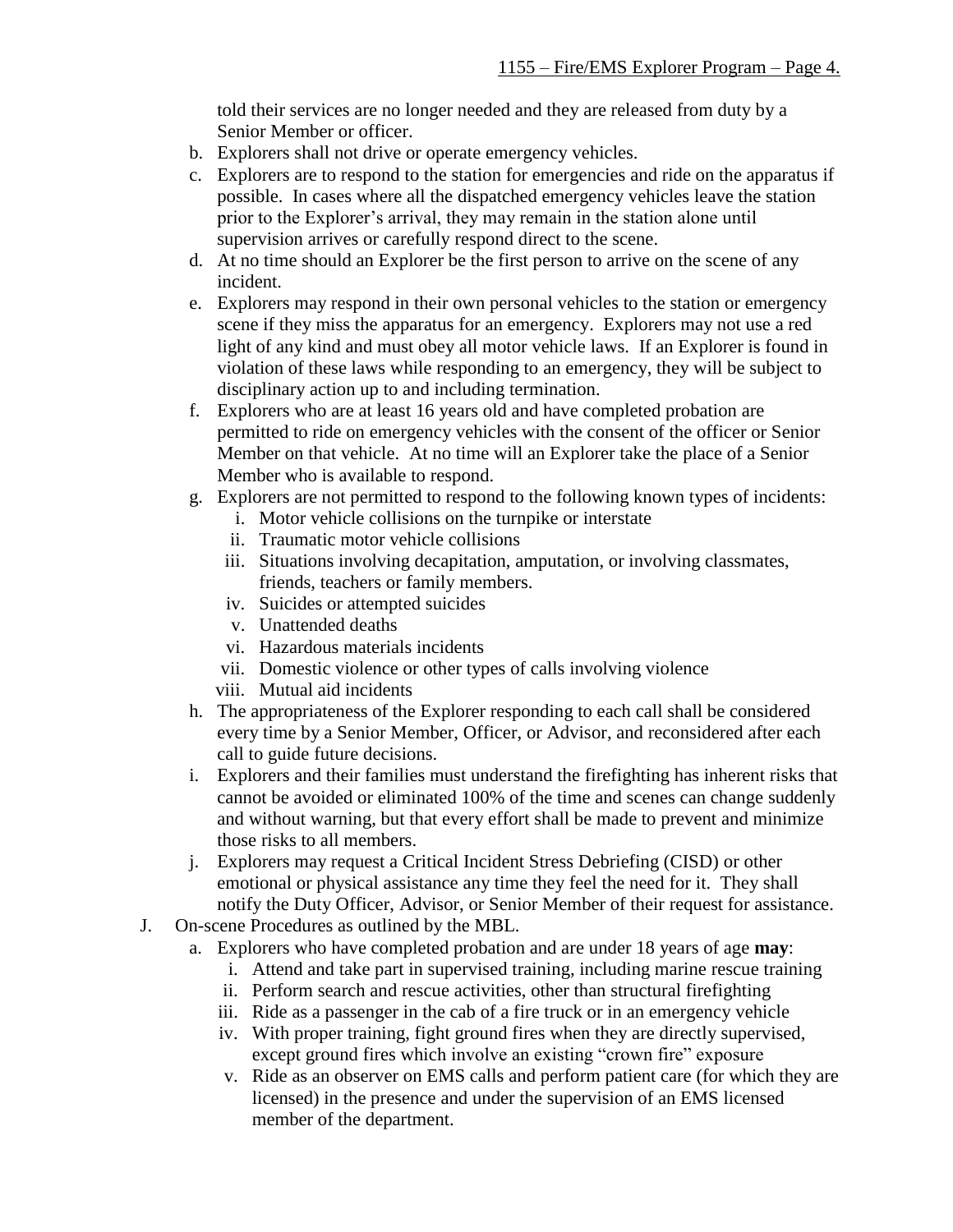- vi. Participate in fire department support functions at emergency scenes. This could include setting up the engine, assisting in water supply efforts, participating in rehab, and other support functions, which do not expose the Explorer to hazardous areas or atmospheres.
- vii. Pick up hose and clean up at the fire scene after it has been declared safe by the Incident Commander.
- viii. Enter a structure only when accompanied by an adult firefighter once the structure has been determined safe by the Incident Commander.
- ix. Operate a fire pump located outside the danger zone at the direction of the Incident Commander.
- x. Use pressurized hose lines if properly trained, under the direction of an Incident Commander, and out of the danger area.
- b. Explorers who have completed probation and are under 18 years of age **may not**:
	- i. Perform fire suppression involving structures, vehicles, or wildland fires, except grass fires not involving standing timber; or participate in any activities at the scene of an accident or emergency where fire is involved, unless they are performing support functions from outside the danger area
	- ii. Drive a fire department vehicle
	- iii. Respond with red lights in personal owned vehicles (POV)
	- iv. Perform firefighting overhaul activities
	- v. Respond to hazardous material events
	- vi. Perform any activity, except training, that involves the use of self-contained breathing equipment
	- vii. Participate in extrication activities at any vehicular accident involving fire or extraction activities
	- viii. Respond on a boat to emergency marine calls
	- ix. Respond to ice rescue activities, except within the rehabilitation area
	- x. Perform traffic control activities which includes spotting apparatus
- K. Outings & Field Trips
	- a. Periodically the Explorer Post will travel off-site to a fire service/EMS related function or facility for educational purposes. These trips must be approved by the Fire Chief or his designee. Notice will be given to parents/guardians in advance by way of a permission form which must be signed by the parent/guardian and returned prior to the trip.
	- b. In case of an overnight activity, a minimum of two adults must be present as supervisors. If both male and female Explorers are present, there should be both male and female adult supervisors as well. If these conditions cannot be met, the event cannot take place.
- L. Discipline
	- a. Any violation of this or any other SFD policy by an Explorer shall be cause for disciplinary action as outlined in SOP 1305.
	- b. In the event an Explorer is the subject of disciplinary action at school, the Explorer must report the event immediately to their Advisor. The Explorer will then be placed on suspension for the duration of the schools discipline. If the Explorer fails to report a disciplinary action by the school to their Advisor, the length of suspension from the Post will be doubled. Repeated disciplinary actions at the school may result in more lengthy suspensions from the Explorer Post or dismissal from the program.